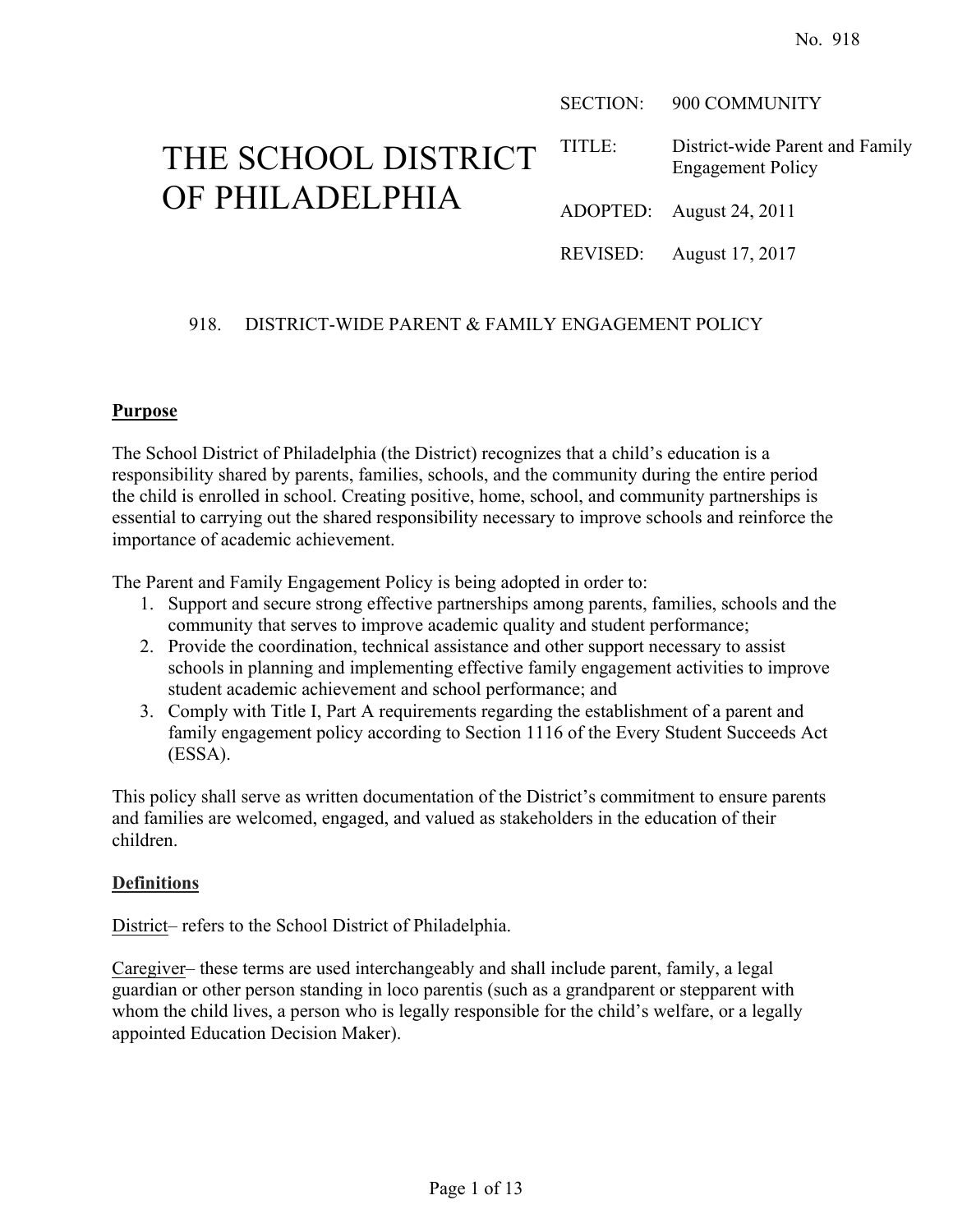Parent and Family Engagement- shall mean the participation of parents and families in regular, two-way, and meaningful communication involving student academic learning and other school activities, including ensuring*—*

- *a) that caregivers play an integral role in assisting their child's learning;*
- *b) that caregivers are encouraged to be actively involved in their child's education at school;*
- *c) that caregivers are full partners in their child's education and are included, as appropriate, in decision-making and on advisory committees to assist in the education of their child; and*
- *d) the carrying out of other activities, such as those described in section 1116 of the ESSA.*

Title I- Title I, Part A of the Every Student Succeeds Act, provides financial assistance to local educational agencies (LEAs) and schools to improve the academic achievement of disadvantaged students. This grant is to ensure that all children have a fair, equal, and significant opportunity to obtain a high-quality education and reach, at a minimum, proficiency on challenging state academic achievement standards and state academic assessments.

#### **Guidelines**

# **PART I. GENERAL EXPECTATIONS**

THE SCHOOL DISTRICT OF PHILADELPHIA is committed to fostering and promoting family engagement, and strives to maximize engagement by implementing programs, activities and procedures that emphasize effective family-school-community partnership and shared responsibility for high academic achievement and student success. To accomplish this goal, these initiatives will be planned and implemented by:

- Fostering a welcoming and responsive environment for all families regardless of race, color, national origin, religion, gender identity or expression, sexual orientation, disability, age, socio-economic status, political beliefs, or any other protected affiliations;
- Promoting family and community engagement participation in school district, learning network and school level decisions;
- Increasing access to information to assist caregivers in navigating the school district so their children can obtain the resources required to help them achieve their maximum academic potential;
- Responding to caregiver concerns and/or complaints to ensure children's educational needs are met;
- Providing caregivers opportunities to acquire necessary information, knowledge, and skills to build capacity for leadership and advocacy to support their children's education at home and at school;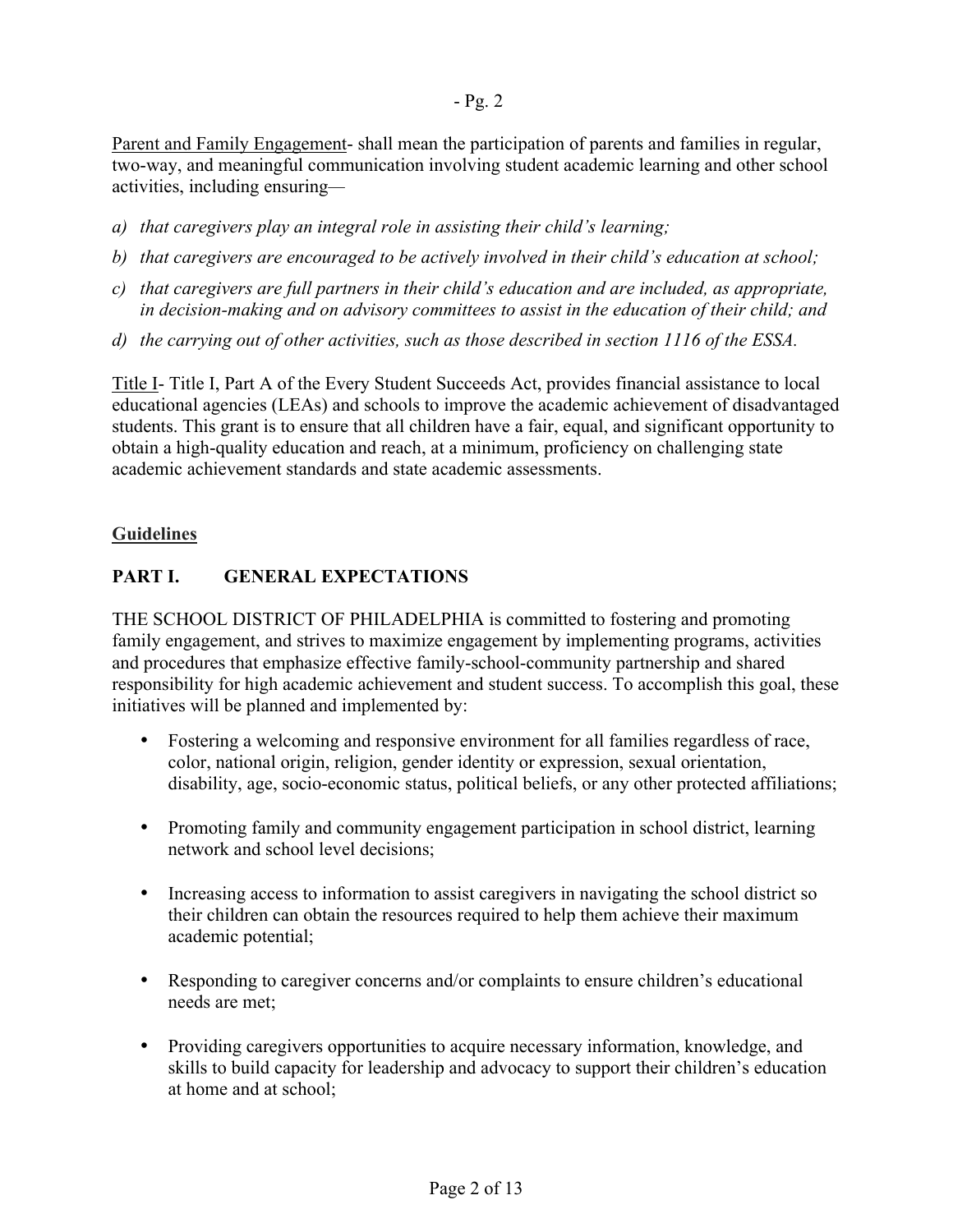- Ensuring accountability of staff at all levels throughout the District in working with caregivers as partners; and
- Setting high expectations for excellent customer (caregiver/family) service.

District-wide programs and initiatives include:

- Offering multiple entry points that caregivers and community can use to access information and get support in resolving their concerns through:
	- o The School District Call Center 215-400-4000, which provides front-end information about District services, initiatives and programs, facilitates links between customers and appropriate District offices and works directly with schools and learning networks to address parental questions and concerns through one-on-one case management support;
	- o Parent and Family Resource Center which offers caregivers in person support in resolving concerns and exploring ways to better support their child's education, helps caregivers navigate the School District of Philadelphia, offers information about District's policies, procedures, programs and services, shares information about community based programs and resources and hosts a variety of caregiver workshops and events; and
	- o Family and Community Engagement Coordinators and Family Engagement Liaisons, whose many functions include assisting schools in expanding family engagement opportunities and building stronger school-family partnerships, supporting caregivers in resolving their concerns through one-on-one case management support, acting as a liaison between central office/school staff and families, collecting and disseminating information about services and resources, organizing and facilitating caregiver workshops and information fairs, helping schools form a School Advisory Council, and providing other services and resources to meet the diverse needs of all families.
- Improving Access to Information
	- o Making information about District programs, services, processes and procedures available on the School District of Philadelphia website www.philasd.org;
	- o Using Facebook and Twitter and working with traditional media partners to share information with families and community;
	- o Implementing AskPhilaSD (http://ask.philasd.org) a web-based knowledge management system which leverages technology to offer instant answers to most frequently asked questions; Launching Parent and Family Portal which offers caregivers a new way to stay abreast of everything happening at the District and their child's school through a web based account which allows them to update their contact information as it changes, select the means of communication that work best for them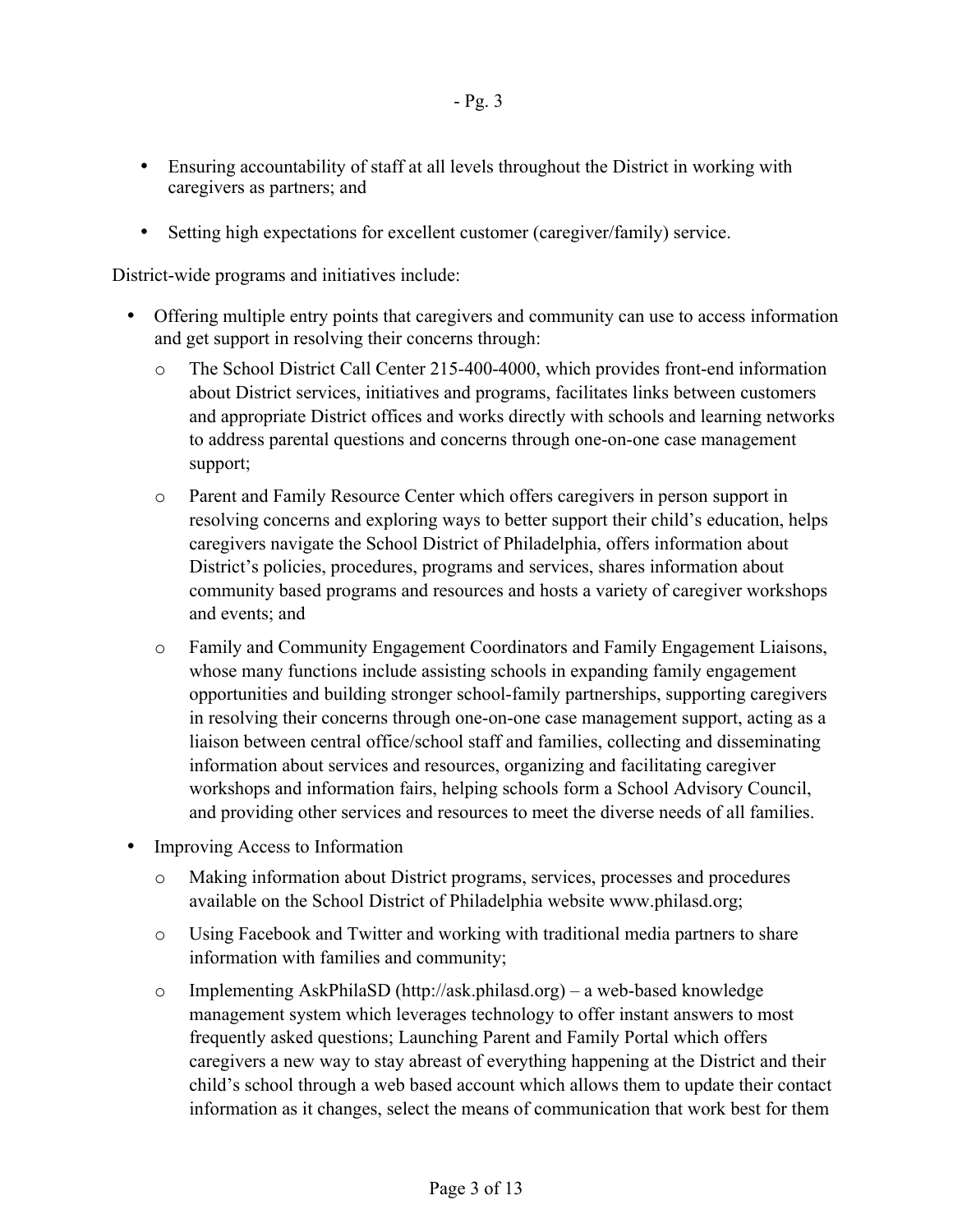(texting, phone calls or e-mails), sign up for specific types of updates they are interested in, as well as get online access to their child's attendance and grades.

# Securing Input and Feedback

- o Provide updates on the latest happenings in the School District by inviting all stakeholder groups, including caregivers, students, staff and community members, to participate in the Superintendent's Listening Tours, meetings with Assistant Superintendents, and other school-based meetings to receive input, get new ideas and solicit feedback to inform District policies and priorities.
- o Strengthening family and community involvement in school-based decision making through the District-wide implementation of the School Advisory Councils (SAC) – an advisory body that ensures school-wide representation when discussing matters that affect the whole school. Bringing together peer-elected representatives from all stakeholder groups: caregivers (who have a majority voice on the SAC), school leadership and staff, community partners and students (in high schools). SACs provide a platform for discussion and collaboration to ensure success of all students.
- o To provide more opportunities for caregivers to participate in dialogue to inform and influence policy and decision-making related to district-wide issues, the District will initiate activities to establish a District-wide Family Advisory Council.
- o Working closely with interested caregivers and community stakeholders to raise awareness about the importance of their involvement at the school and district level and encourage them to invest in building relationships with teachers, principals and schoolbased staff, attend Back to School Nights and parent-teacher conferences, stay in constant communication with the schools, visit their child's classroom, come to school meetings and events, volunteer, join parent groups and assume leadership roles.
- Supporting Linguistically and Culturally Diverse Families—ensuring that multilingual families have access to information, support and family involvement opportunities through the:
	- o School District Translation and Interpretation Center, which provides an array of services and tools to facilitate communication with multilingual families, including access to telephonic interpretation service in over 170 different languages and dialects, translation of district-wide and school-specific documents, maintaining an online database of translated documents and managing web pages for caregivers and community in eight most used District languages (Spanish, Chinese, Arabic, Vietnamese, French, Khmer, Russian, and Albanian).
	- o Multilingual Family Support Services, which helps multilingual families establish ongoing communication with the school and access District information and resources in their native language through the services of Bilingual Counseling Assistants,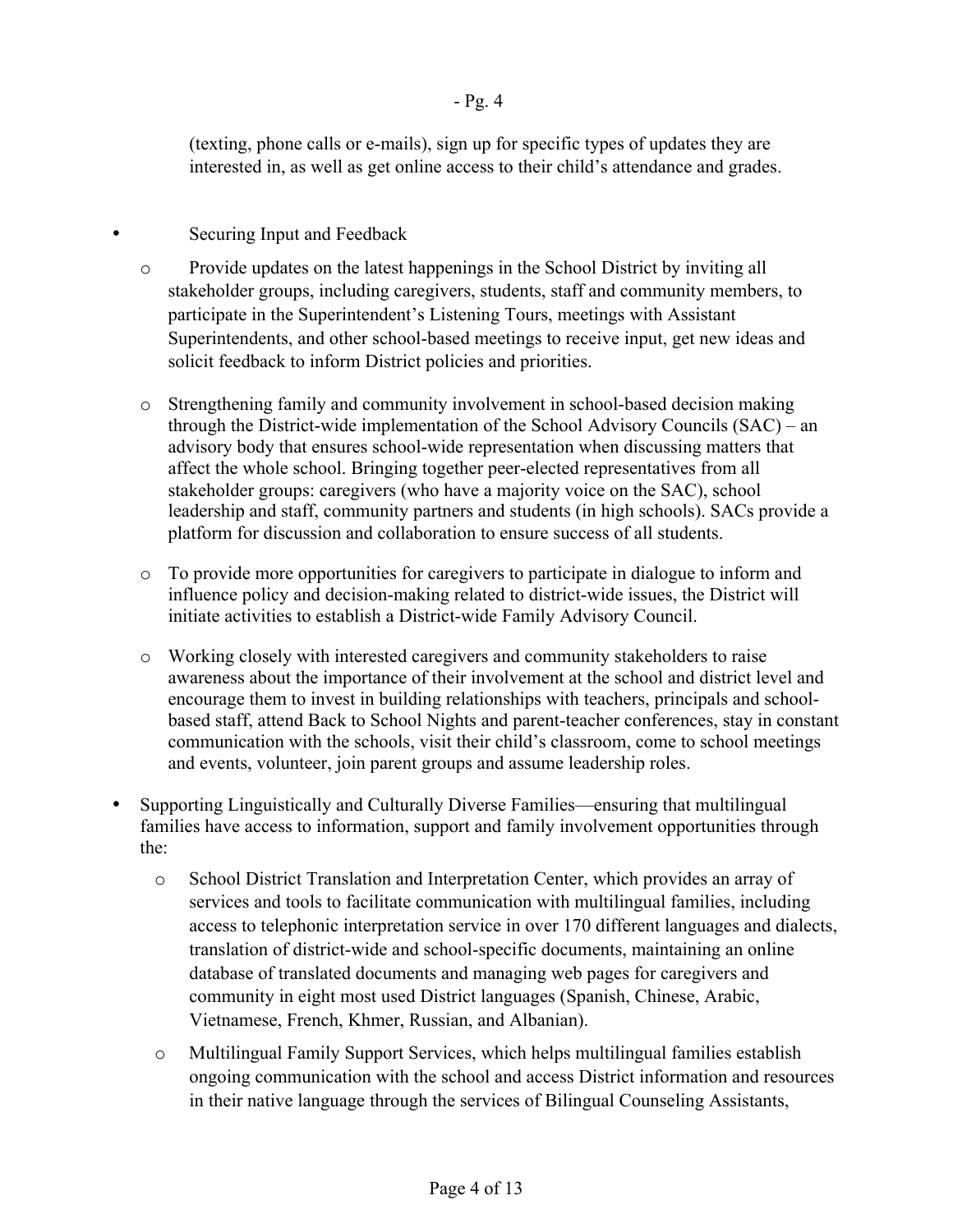provides access to live interpretation at meetings, conferences, district and schoolwide events, builds partnerships with immigrant and refugee serving organizations and supports families through workshops and trainings for immigrant and refugee families called Welcome Wagons. Welcome wagons are delivered in the community at the times convenient for the caregivers and in their native language. They address a variety of topics of importance to immigrant community, including literacy, college application process and financial aid resources, employment safety, access to health benefits, asthma management, HIV prevention, transition to life in the United States, acculturation and parent/child conflicts, child rearing practices and discipline, recognizing and seeking treatment for depression, recognizing domestic violence, and child abuse prevention.

- **Improving Customer Service** 
	- oThrough a partnership between the Office of Technology Services and the Office of Family and Community Engagement, the District will improve the call ticketing system and publicize and further develop ask.philasd.org, the one-stop-shop for District information, to better respond to caregivers and stakeholders.
	- o Actively solicit and respond to feedback on the effectiveness of our schools and our key departments through surveys, focus groups, and town halls. The District will utilize and seek to increase participation in the Office of Research and Evaluation's annual student survey and parent and guardian survey; support the operations division's surveys and focus groups; invite students, caregivers, and community stakeholders to participate in focus groups to solicit ideas for improving the educational experiences of students; expand best practices for incorporating student voice; and schedule town hall meetings in all of the District's learning networks.
	- oThe School District will provide customer service training to administrators, teachers, secretaries, central office staff, and support staff designed to improve interactions between families and schools.
	- o Implement a customer service approach that moves toward family-friendly schools and offices that focuses on the following principles when engaging with families:
		- Recognize. Accept caregivers as partners in children's care and education.
		- Respect. Value caregivers as people and actively listen to what they say.
		- Respond. Act promptly and sincerely to answer their questions and resolve problems.
		- Research. Study child and family issues in the community and support professional development.
		- Resolve. Work together with caregivers to resolve any concerns and problems.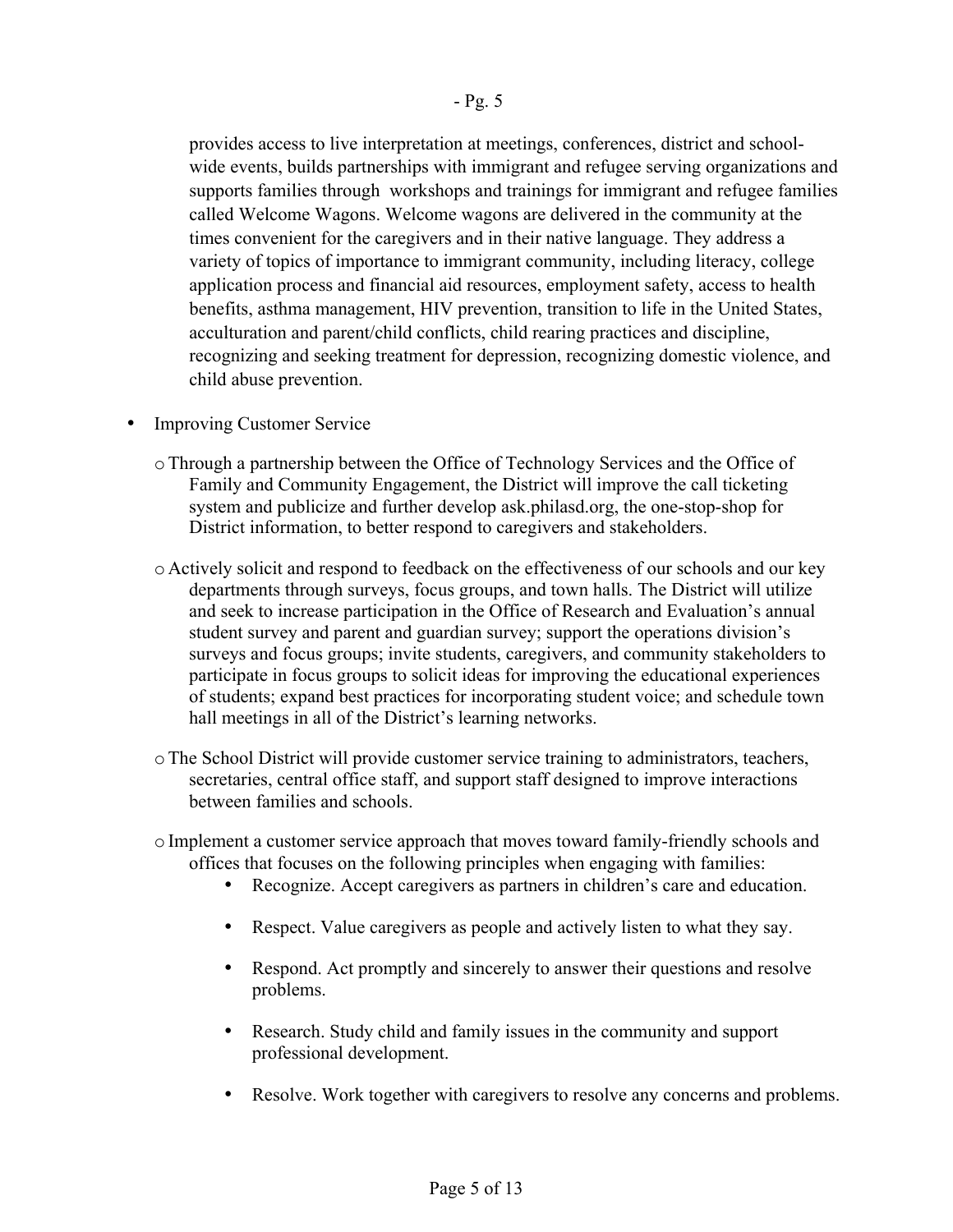• Re-establish trust. If trust falters, communicate often, keep promises, and demonstrate integrity.

# **PART II. STATUTORY REQUIREMENTS**

THE SCHOOL DISTRICT OF PHILADELPHIA agrees to implement the following statutory requirements:

- The School District will put into operation programs, activities, and procedures for the engagement of caregivers in all of its schools, consistent with section 1116 of the Every Student Succeeds Act (ESSA), Title I, Part A programs. Those programs, activities and procedures will be planned and operated with meaningful consultation with caregivers of participating children.
- Consistent with section 1116, the School District will work with its schools to ensure that the required school-level family engagement policies meet the requirements of section 1116(b) of the ESSA, and each include, as a component, a school-parent compact consistent with section 1116(d) of the ESSA.
- In carrying out the Title I, Part A parent and family engagement requirements, to the extent practicable, the School District and its schools will provide full opportunities for the participation of caregivers with limited English proficiency, caregivers with disabilities, and caregivers of migratory children, including providing information and school reports required under section 1111 of the ESSA in an understandable and uniform format and, including alternative formats upon request, and, to the extent practicable, in a language caregivers understand.
- The School District will involve the caregivers of children served in Title I, Part A schools in decisions about how the 1 percent of Title I, Part A funds reserved for parent and family engagement is spent, and will ensure that not less than 95 percent of the one percent reserved goes directly to the schools for caregiver-related activities as agreed upon between the parents and the school administration with approval of the School Advisory Council (SAC) or similar organized parent/family groups and the school administration.
- The School District will ensure that all District schools host at least one parent meeting a year to involve all interested caregivers in the discussion of eligible family engagement programs and activities should be implemented at the school with the use of Title I funds set aside for family engagement, and reach an agreement with the caregivers on the expenditures and further collaboration in the implementation of these programs and activities.
- The School District will communicate to the schools that failure to comply with the requirements outlined in this section and in the rest of this policy may jeopardize their Title I funding.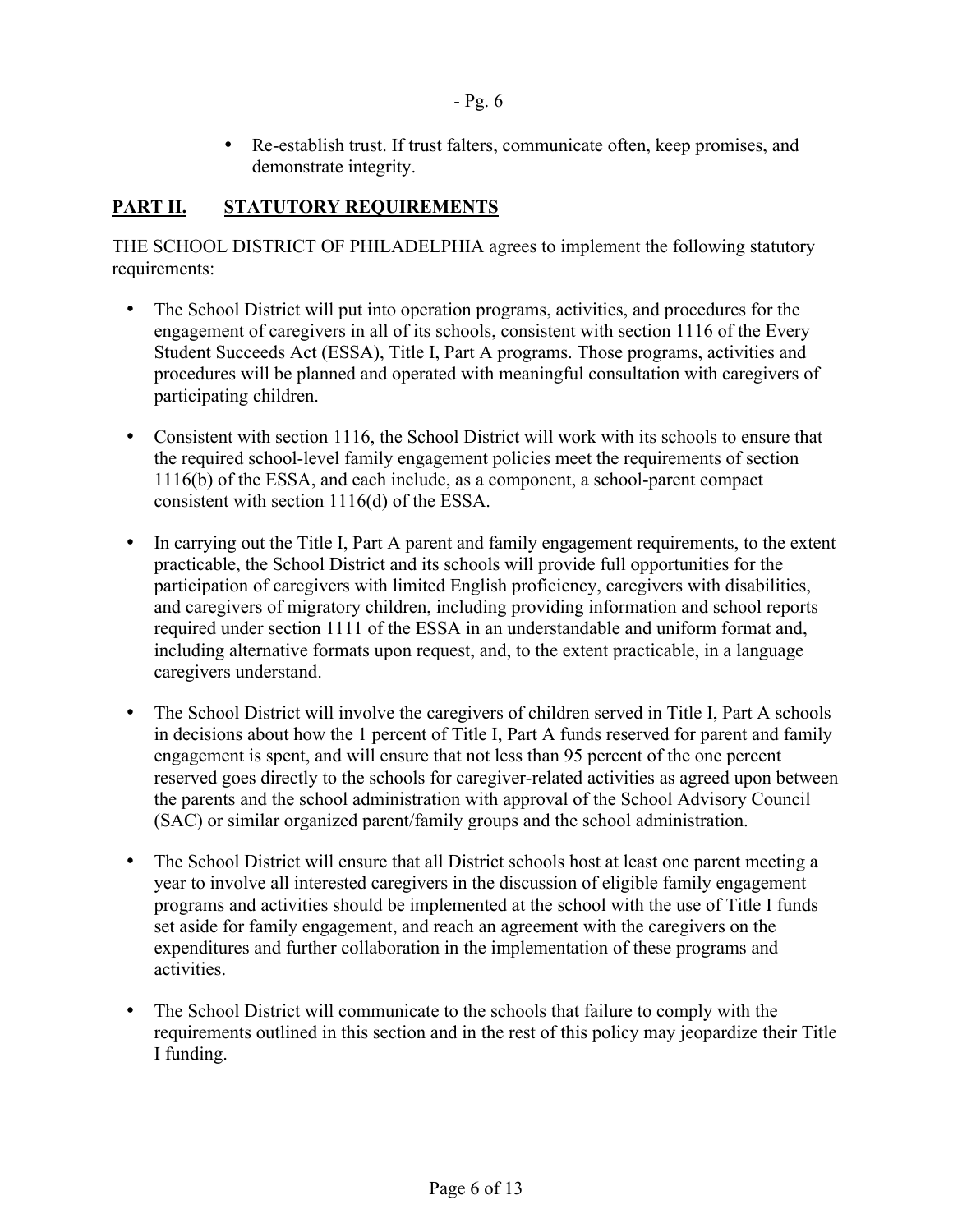• The School District central office will host a series of caregiver meetings prior to the start of the annual District-wide budget process to solicit input on the allocation of federal dollars as contained in the District's Consolidated Federal Application with the Pennsylvania Department of Education.

- Pg. 7

# **PART III. DESCRIPTION OF HOW THE DISTRICT WILL IMPLEMENT REQUIRED DISTRICT-WIDE PARENT AND FAMILY ENGAGEMENT POLICY COMPONENTS**

THE SCHOOL DISTRICT OF PHILADELPHIA will take the following actions to involve caregivers in the joint development of its district-wide parent and family engagement plan under section 1112 of the ESSA:

- Annually, the District will conduct an evaluation of the content and effectiveness of the district-wide parent and family engagement policy, activities and programs.
- In the spring, caregivers and community stakeholders are invited to participate in multiple focus groups to provide valuable feedback regarding the district-wide parent and family engagement policy. Caregivers are notified of the focus groups in multiple ways, email, flyers, robo calls, social media, and website announcements posted on the District's website. During the focus groups, participants hear the latest updates and provide input on the new/revised policy. Additions/deletions/revisions are discussed and agreed upon during the meetings. Formatting and revisions are made after the meeting and then sent back to participants for comment. Families and community stakeholders unable to attend the focus groups in person have an opportunity to participate via online format, allowing them time to review the document and submit input and feedback electronically.
- Caregivers will be welcomed to submit feedback at any time throughout the year via the District's website or by submitting comments to their child's school. All feedback and input received will be used in consideration when updating the proceeding year's policy.
- Once the district-wide parent and family engagement policy is finalized, the final document will be placed on the District's website, hard copies will be available at Annual Title I meetings held at each school, and will also be distributed and sent home with all students.
- The School District will send a directive (signed by the Superintendent) to Assistant Superintendents and Principals regarding the distribution of the District's policy to caregivers and staff.

THE SCHOOL DISTRICT OF PHILADELPHIA will take the following actions to involve caregivers in the process of school review and improvement under section 1114 of the ESSA: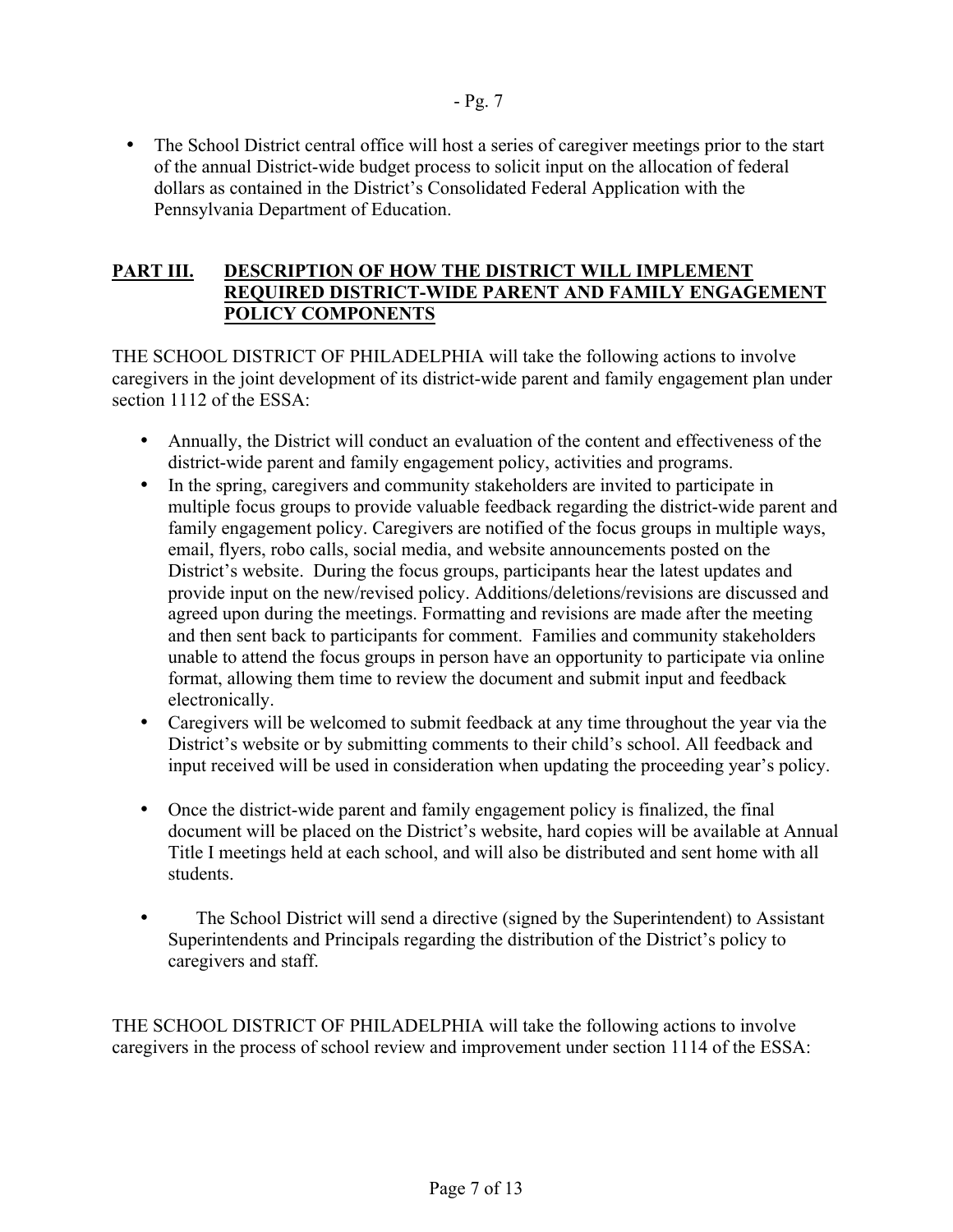- All District schools shall have an active and engaged School Advisory Council (SAC) composed of majority family members, the school principal, teachers or other school based staff, students and community members, which champions the work for improved student achievement, effective teaching in the classroom, caregiver and community engagement in the educational process, and facilitates communication and support.
- Appropriate District representatives will be available to work collaboratively with caregiver leaders and the Office of Family and Community Engagement staff to provide District, learning network, and school level trainings on various aspects of Title I, including understanding school data, comprehensive school plans and budgeting process.
- Schools will develop means to obtain caregiver input and signatures of non-school district personnel on the Comprehensive Plan, Title I budget and School Improvement Plan (SIP).
- Provide adequate advance notice to caregivers of meetings and cancellation of meetings through newsletters, robo calls, bulletin boards, organized parent/family groups and notices sent home.
- Professional development will be provided to School Advisory Councils (school-based staff, students, families and community partners) or other organized parent/family groups to help understand the roles and responsibilities of all parties in this process.
- The District's Translation and Interpretation Center and Multilingual Family Support will provide caregivers with limited English proficiency with full access to translation and interpretation services.

THE SCHOOL DISTRICT OF PHILADELPHIA will provide the following necessary coordination, technical assistance, and other support to assist Title I, Part A schools in planning and implementing effective family engagement activities to improve student academic achievement and school performance:

- In collaboration with parent and family groups, provide workshops to schools on family engagement.
- Provide professional development facilitated by caregivers for new and existing principals and other administrators on how to involve and engage caregivers effectively.
- Train new and existing staff with family engagement job duties (e.g., School Advisory Councils, Family Engagement Liaisons, Community Relations Liaisons, School Improvement Support Liaisons, and Bilingual Counseling Assistants) to assist school sites in implementing family engagement best practices and programs.
	- The Title I Office and the Office of Family and Community Engagement will provide workshops and technical assistance to schools and parent and community organizations.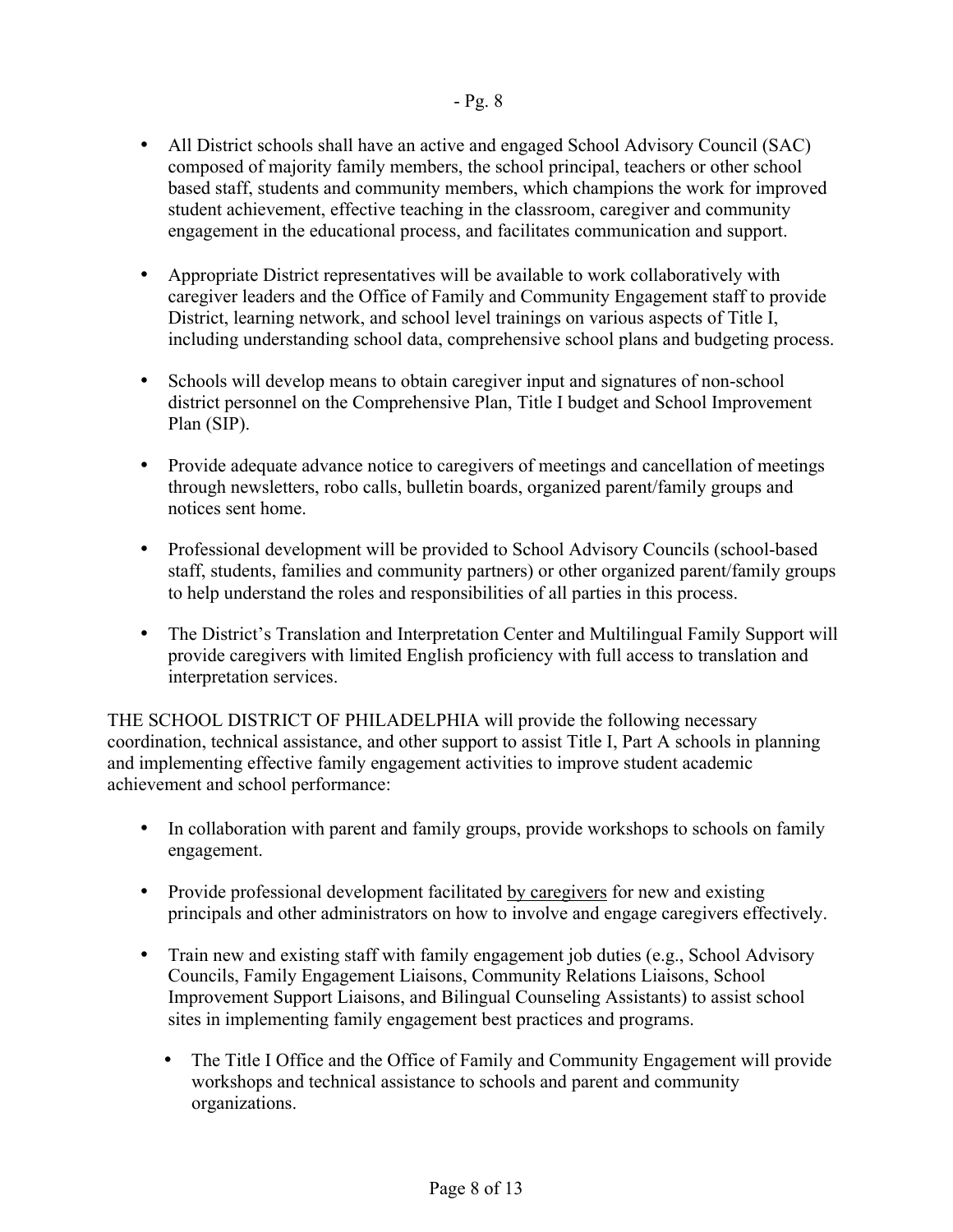- Provide trainings for caregivers to include, but not be limited to, reading, math, sciences, PSSA and Keystone testing preparation.
- Provide workshops to caregivers on school safety, cultural diversity, conflict resolution, how to engage in schools, improve family involvement, and other topics, as requested.
- Train caregivers to serve as liaisons to principals and SACs on District and Network level initiatives.
- In compliance with the District's Action Plan 3.0, encourage caregiver access to teachers and principals.

THE SCHOOL DISTRICT OF PHILADELPHIA will coordinate and integrate family engagement strategies in Title I, Part A with family engagement strategies under the following other programs: Head Start, Bright Futures, and Education Leading to Employment and Career Training (ELECT), by:

- Holding quarterly meetings between Pre-K and ELECT program staff responsible for family engagement and the Office of Family and Community Engagement. Minutes from these meetings will be available upon request.
- Inviting caregivers of Pre-K students and teen parent students to participate in District meetings, events, and activities.

THE SCHOOL DISTRICT OF PHILADELPHIA will conduct an annual District-wide Parent/Guardian survey to collect data on school level and District-wide family engagement outcomes, and will reach out to caregivers to get their input and feedback during the survey design and review process.

Survey results will be used to identify barriers to greater participation by caregivers in family engagement activities (with particular attention to caregivers who are economically disadvantaged, are disabled, have limited English proficiency, have limited literacy, or are of any racial or ethnic minority background). The School District will use the findings of the evaluation to design strategies for more effective family engagement, and to revise, if necessary (and with the involvement of caregivers) its family engagement policies.

The primary goal of the Parent and Family Engagement Policy is to increase family engagement within The School District of Philadelphia. Within this primary goal, three subgoals have been identified:

- a) inviting caregivers' input into District policies and procedures;
- b) making the schools and its educational and physical resources more accessible for caregivers and;
- c) providing opportunities for caregivers to gain as much information as possible about their children's academic achievement and how to access resources to support their children's education.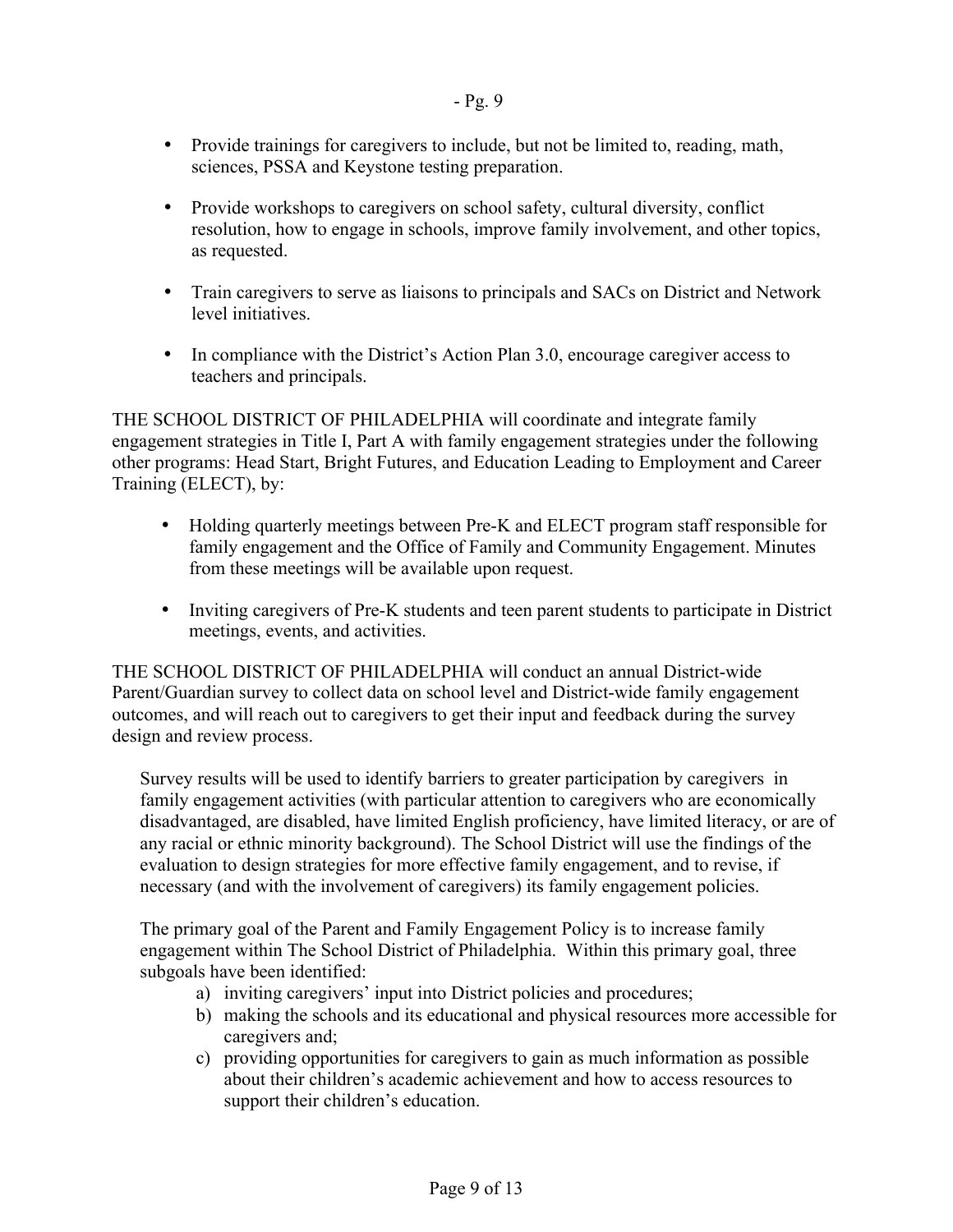Depending upon available resources, the Office of Research and Evaluation (ORE) or an external evaluator, functioning under the direction of ORE, will employ the following methods to evaluate the status of the goal and subgoal attainment: electronic and paper (including the District Wide Survey of administrators, teachers, caregivers, and students), caregiver focus groups, record analysis, as well as observation of meetings and training workshops.

THE SCHOOL DISTRICT OF PHILADELPHIA will implement the following activities to build the schools' and caregivers' capacity for strong family engagement in order to ensure effective involvement of caregivers and to support a partnership among the school involved, caregivers, and the community to improve student academic achievement:

- A. The School District, with the assistance of its administrative offices (Family and Community Engagement, Grant Compliance and Fiscal Services, Management and Budget, Specialized Instructional Services, Curriculum, Instruction and Assessment), will undertake the following actions to provide assistance to caregivers of children served by the School District or school in understanding topics such as the following:
	- the State's academic content standards;
	- the State's student academic achievement standards;
	- the State and local academic assessments including alternate assessments;
	- the requirements of Title I, Part A;
	- how to monitor their child's progress; and
	- how to work with educators.
	- The Office of Grant Compliance and Fiscal Services will be available to collaborate with various offices and parent groups to provide presentations and workshops about Title I requirements and parents' right-to-know under the Every Student Succeeds Act.
	- Recommend that principals include caregivers during staff development days at school sites when appropriate.
	- Recommend that principals add a caregiver's component to staff development days at school sites.
	- Sponsor and encourage schools to support caregiver attendance at conferences and workshops such as the annual State Parent Advisory Council conference, Annual Family Involvement Conference (PA Coalition for Parent Involvement), and others.
		- o Require caregivers who wish to attend conferences to verify that turnaround trainings are completed either at the school and/or District level. Verification will be: 1) sign-in sheet(s); 2) agenda; and 3) copies of documents distributed.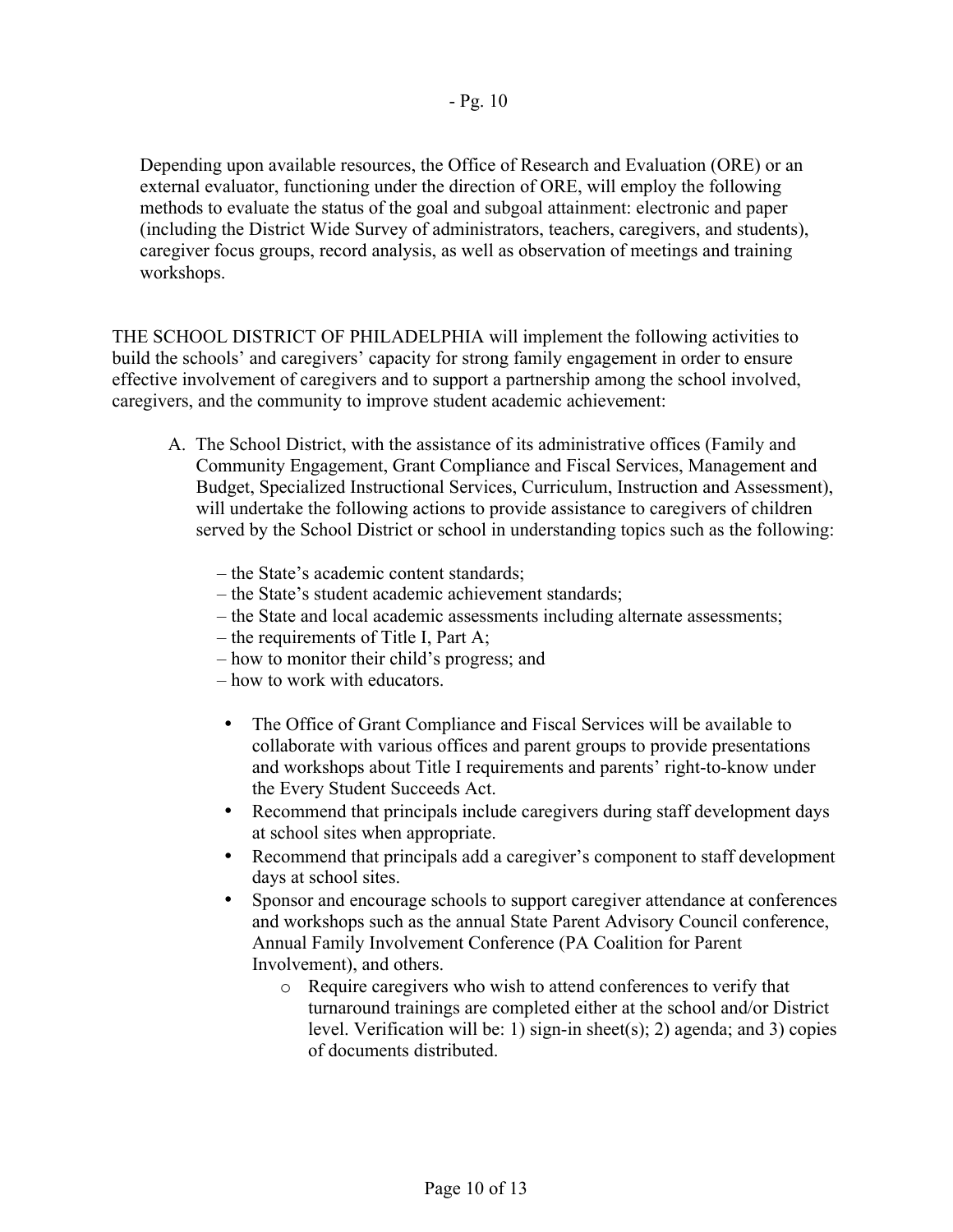- o Ensure that any caregiver who is selected to participate on a state or national level regularly attends the District's family engagement meetings and submits a report (verbal or written).
- Provide information to caregivers in clear and simple language.
- To the extent practicable, provide workshops in the native language to families whose first language is not English.
- Disseminate to caregivers materials from the Office of Curriculum and Instruction and other offices that will be useful references at home, including, to the extent feasible, translations.
- B. The School District, with the assistance of its schools, will provide materials and training to help caregivers work with their children to improve their children's academic achievement, such as literacy and technology workshops, as appropriate, to foster family engagement by:
	- Implementing caregiver workshops throughout the city to provide a range of educational offerings by School District personnel and other providers, including on how to support one's child in school and computer literacy.
	- Providing computer literacy training and other trainings for caregivers, including on how to use Parent and Family portal as a tool to monitor their children's achievement.
	- Supporting schools in planning and implementing school based activities such as family literacy and family math nights and other workshops to help caregivers understand how to support their child's academic achievement with the assistance of appropriate District offices.
	- Making available District personnel to do trainings and presentations for caregiver and community organizations.
	- Providing the above workshops at community locations besides schools, such as libraries, community organizations, and faith-based organizations, where families may feel more comfortable.
	- Providing the above workshops and materials, where appropriate, in languages other than English.
- C. The Office of Family and Community Engagement with the assistance of caregivers will be available to conduct professional development sessions at schools to educate teachers, pupil services personnel, principals, and other staff, in how to reach out to, communicate with, and work with caregivers as equal partners, in the value and utility of contributions of caregivers, and in how to implement and coordinate programs and build ties between caregivers and schools, by:
	- With the help of caregiver facilitators providing professional development opportunities for principals and other administrators on how to develop promising partnerships with caregivers.
	- Plan regular meetings between the Office of Family and Community Engagement SAC representatives or other caregivers to participate in a review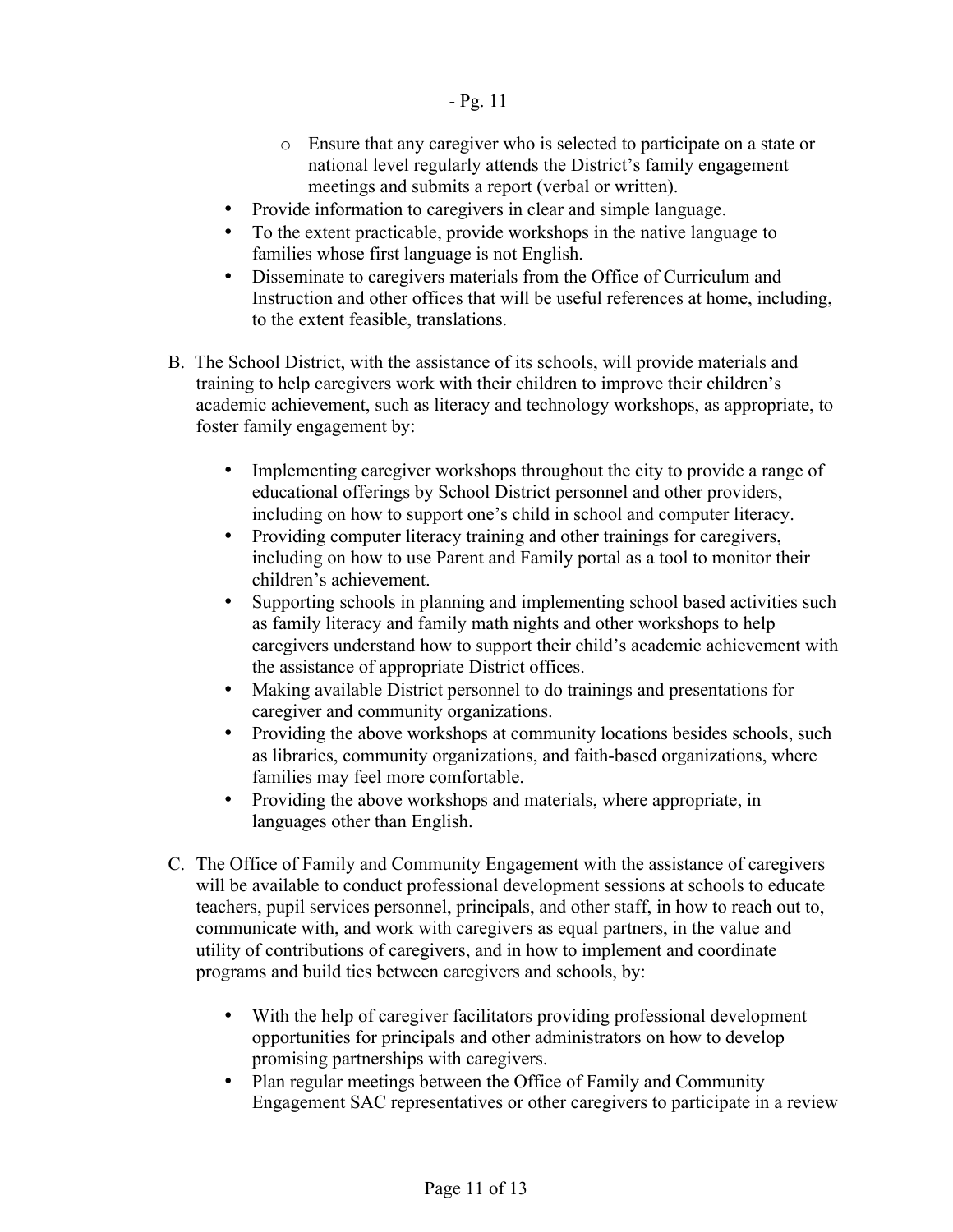of the schools' Title I Parent and Family Engagement Policy and Parent-School Compact (as needed).

- D. The School District will, to the extent feasible and appropriate, coordinate and integrate family engagement programs and activities with Head Start, Bright Futures, ELECT and other programs, and conduct other activities, such as parent resource centers, that encourage and support caregivers in more fully participating in the education of their children by:
	- Increasing collaboration between Pre-K and ELECT program staff responsible for family engagement and Office of Family and Community Engagement.
	- Recruiting caregivers of Pre-K students to participate in District-based meetings, events and activities.
- E. The School District will take the following actions to ensure that information related to the school and caregiver-programs, meetings, and other activities, is sent to the caregivers of participating children in an understandable and uniform format, including alternative formats upon request, and, to the extent practicable, in a language that the caregivers can understand:
	- To the extent practicable, provide communications in clear and simple language.
	- Post caregiver communications on the District's website and Facebook page.
	- Ensure that the District's communications include a telephone number that caregivers can call for clarification.
	- Share important information with the School District of Philadelphia's Call Center and Main Information Center 215-400-4000, Family and Community Engagement Coordinators, Family Engagement Liaisons and Bilingual Counseling Assistants, so they can share information with families and provide clarifications of important District communications.
	- Host caregiver and community meetings and workshops to address the most important topics.
	- Ask community partners, including libraries, recreation centers, community– based organizations, and faith-based organizations, to assist in disseminating information.
	- Provide language access services to families whose first language is other than English through on-site or telephonic interpretation services, as appropriate.

# **PART IV. OTHER DISTRICT WIDE PARENT AND FAMILY ENGAGEMENT POLICY COMPONENTS**

• Involving caregivers in the development of training for teachers, principals, and other educators to improve the effectiveness of that training;